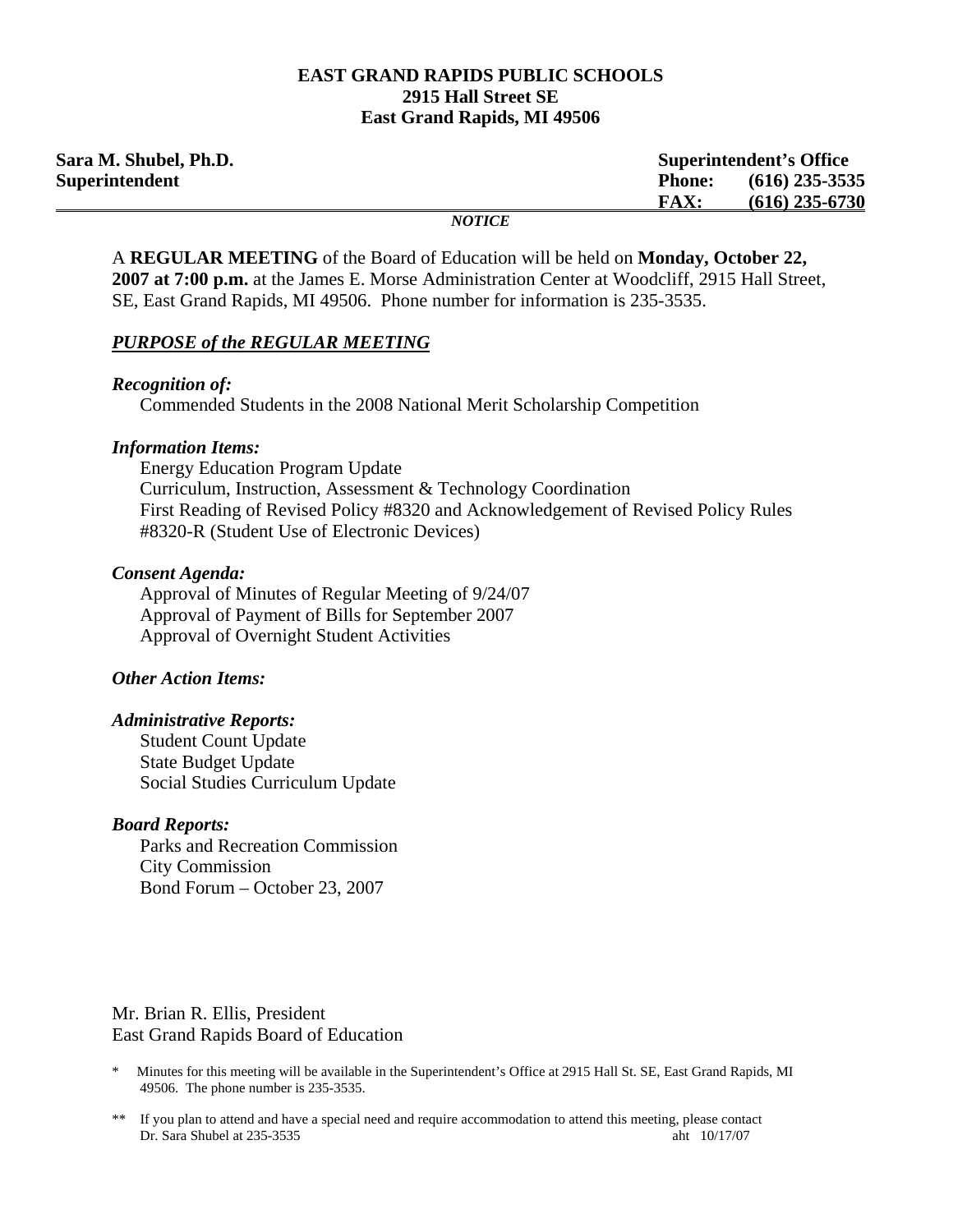# *Our Mission*

# *Educating and inspiring each student*

# *to navigate successfully in a global community.*

# **REGULAR Meeting of the East Grand Rapids Board of Education**

The James E. Morse Administration Center at Woodcliff, 2915 Hall Street SE East Grand Rapids, MI 49506. For Information -Phone 616-235-3535.

# **Monday, October 22, 2007**

# **7:00 p.m. AGENDA**

- 1. Meeting Called to Order
- 2. Acknowledgment of Guests
- 3. Public Comments
- 4. Board Secretary's Report Communications to and from the Board Mrs. Trierweiler
- 5. High School Student Council President's Report Mr. Alex Yared
- 6. EGREA President's Report Mrs. Nancy McSkimming
- 7. Recognition of East Grand Rapids Commended Students in the 2008 National Merit Scholarship Competition – Mr. Larry Fisher and Mrs. Jenny Fee

# *Discussion Items:*

- 8. Energy Education Program Update Mr. Graham (Enclosure #8)
- 9. Technology Integration Update Mr. Jenkins
- 10. Curriculum, Instruction, Assessment & Technology Coordination Mrs. Glowicki (Enclosure #10)
- 11. First Reading of Revised Policy #8320 and Acknowledgement of Revised Policy Rules #8320- R (Student Use of Electronic Devices) – (Enclosure #11)

# *Action Items - Consent Agenda:*

| Background: | In order to save time during the meeting, we are using a Consent   |
|-------------|--------------------------------------------------------------------|
|             | Agenda. Items in the Consent Agenda include those that are routine |
|             | or have been previously discussed by the Board of Education. Any   |
|             | Board Member may request to have any item removed for a separate   |
|             | discussion and vote.                                               |
|             |                                                                    |

 Recommendation: Motion to approve items in the Consent Agenda Numbers \_12\_ through \_14